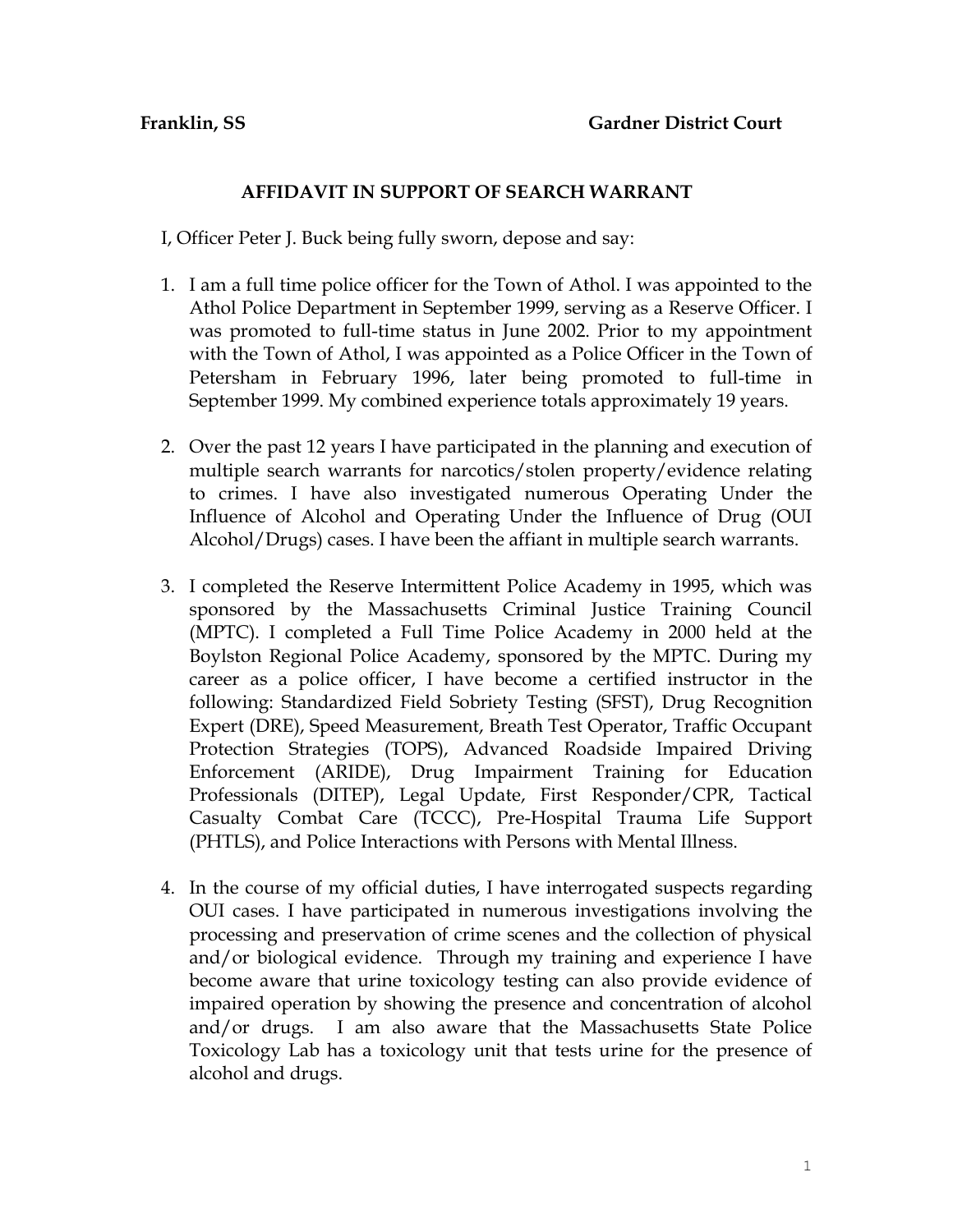- 5. On Friday the 12th of June 2015, Officer Robert Legare of the Petersham Police Department was dispatched to a two car motor vehicle crash at the intersection of New Salem Road and West Street. During the on-scene accident investigation, Officer Legare identified the operators of both vehicles, and determined that  $\Box$  DOB:  $\Box/\Box/\Box$ , OLN: \_\_\_\_\_\_\_\_\_, was operating a 2012 Honda Civic color brown bearing MA PC 54SV66. Officer Legare stated that \_\_\_\_\_\_\_\_\_\_ displayed an altered mental state, cyclic moods, and spoke with slurred speech. Due to the level of medical care that was being administered to \_\_\_\_\_\_\_\_, there was no opportunity to perform Standardized Field Sobriety Tests prior to her being transported. This medical care included C-Spine Immobilization, and application of a long spinal board. \_\_\_\_\_\_\_\_\_\_ was later transported to Athol Hospital for medical treatment. was later treated and released several hours after the crash, indicating that there were no neurological injuries to support the above physical and clinical signs of impairment.
- 6. Officer Legare spoke with \_\_\_\_\_\_\_\_\_\_ who was traveling northbound on New Salem Road, approaching West Street when he observed motor vehicle traveling westbound on West Street, drive straight through the stop line, into the oncoming traffic traveling north and south on New Salem Road, resulting in the motor vehicle crash taking place. explained to Officer Legare that he feared being struck by the vehicle that

\_\_\_\_\_\_\_\_\_\_ was operating, and after nearly being stuck by the vehicle as he drove through the intersection, he observed the crash happen.

(It should be noted, that a scientifically supported effect of marijuana is its impact on time and distance recognition by the substance user, while the drug is psychoactive in the brain. Studies indicate that although the peak effects of marijuana are one to three hours, the lengths of psychoactive effects are up to twenty-four hours.)

7. Prior to both motor vehicles involved in the two car crash being removed from the scene, Officer Legare conducted a motor vehicle inventory, at which time several loose prescription pills were located inside of the vehicle that \_\_\_\_\_\_\_\_\_\_ was operating, as well as several marijuana style smoking apparatus, marijuana storage containers, a metallic grinder used in the preparation of marijuana for smoking, and a small glass jar with metal screw on style lid, containing several individually wrapped baggies of a green vegetable substance, consistent with marijuana in color, texture, and odor.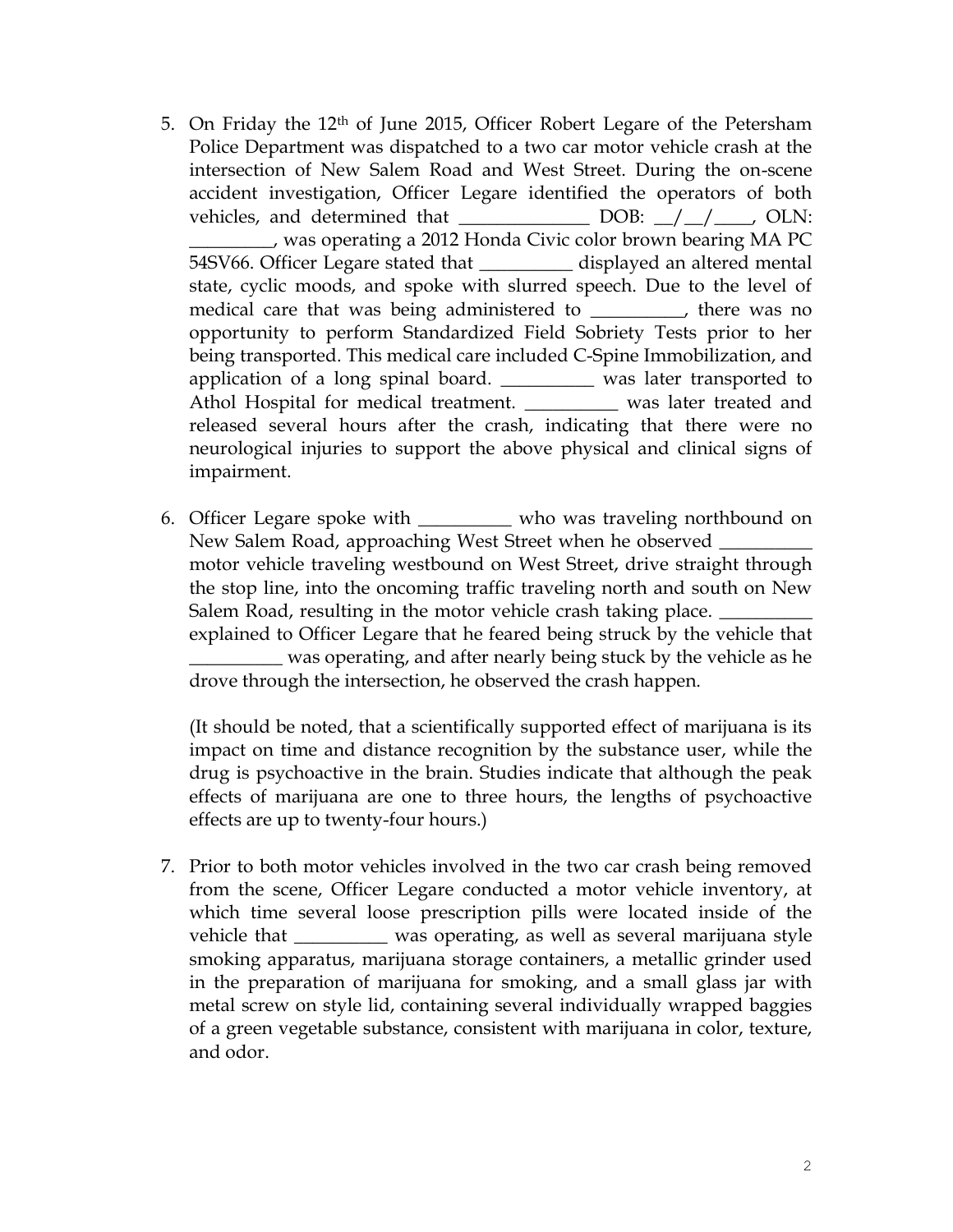(Officer Buck has also viewed all of the above items, and based on his training and experience as a Police Officer, Narcotics Instructor and Drug Recognition Expert Instructor, concurs that the above mentioned items are consistent with marijuana based on color, texture, odor, and the nature in which they are packaged for street level purchasing.)

The several baggies containing the green vegetable matter produced a very strong odor of marijuana, even when stored inside of a sealed glass jar, indicating to Officer Buck the likely nature of a high THC content, based on his level of training and experience with marijuana, including holding a certification in Narcotics Identification and Investigation instruction. Furthermore, the presence of a marijuana grinder, indicates the active preparation and use of marijuana, as a user who smokes inside their home would have no need to carry on them a grinder, and or smoking apparatus.

8. Officers Legare and Officer Buck met at the Athol Hospital, at which time they spoke briefly with \_\_\_\_\_\_\_\_\_, regarding the accident. was found to be conscious, alert and oriented to time, place, and event, and recognized both officers. During this conversation, \_\_\_\_\_\_\_\_\_\_ denied the use of any illicit substances including but not limited to marijuana, and stated that she is not a card holding medical marijuana program participant. \_\_\_\_\_\_\_\_\_\_ was made aware of the discovery of the marijuana and related items in her vehicle, at which time she stated that she last smoke marijuana on Thursday the 11<sup>th</sup> of June 2015.

While speaking with \_\_\_\_\_\_\_\_, she began to exhibit cyclic behavior, and became argumentative regarding the crash, stating that she has lived in the area her entire life, and that the vehicle that struck her was at fault for the crash, regardless of the fact that the other vehicle involved had the right of way while traveling on New Salem Road/Rt.122, which is a busy state highway in Petersham MA. No Standardized Field Sobriety Tests were able to be administered at the Athol Hospital, due to medical treatment still taking place.

Based on the presence of several baggies of green vegetation believed to be marijuana inside of the vehicle, the metallic grinder used for the preparation of marijuana, and a zippered pouch including, among other things, pipes suitable for smoking marijuana, it is Officer Buck's belief that \_\_\_\_\_\_\_\_\_\_ drove on a public way while marijuana/THC was still psychoactive in her system, including her neurological, cardiovascular, and muscular systems, all of which impacted her ability to operate her motor vehicle safely.